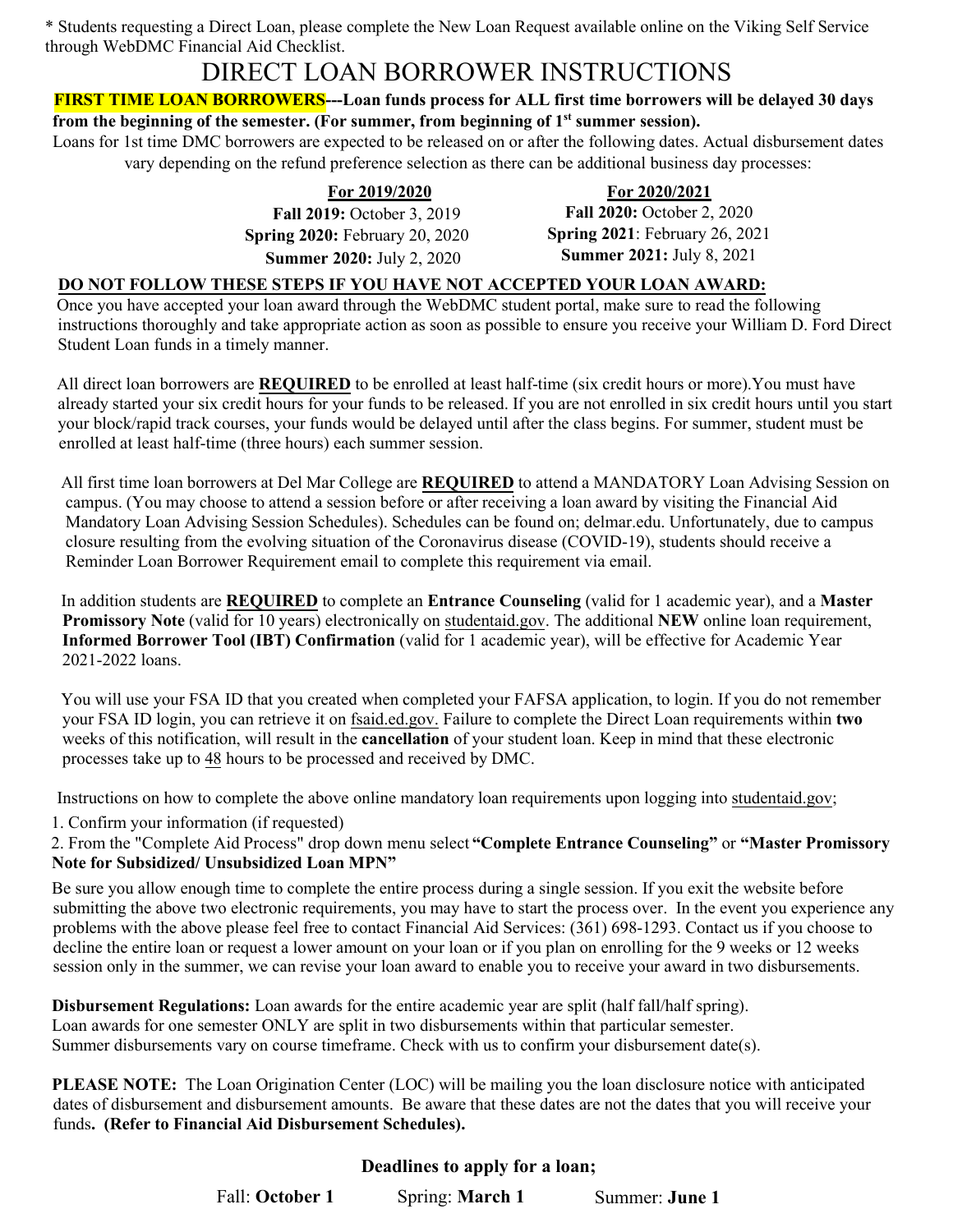**I certify that I understand the information provided in the Direct Loan Borrowers Instructions and if I**  wish to proceed with receiving the federal student loan (subsidized/ unsubsidized) the loan requirements **indicated MUST be completed.** 

**Student ID#: \_\_\_\_\_\_\_\_\_\_\_\_\_\_\_\_\_\_\_\_\_\_\_\_\_\_\_\_\_** 

**Student Full Name Printed: \_\_\_\_\_\_\_\_\_\_\_\_\_\_\_\_\_\_\_\_\_\_\_\_\_\_\_\_\_\_\_\_\_\_\_\_\_** 

**Student Signature: \_\_\_\_\_\_\_\_\_\_\_\_\_\_\_\_\_\_\_\_\_\_\_\_\_\_\_\_\_\_\_\_\_\_** 

**Date:\_\_\_\_\_\_\_\_\_\_\_\_\_\_\_\_\_\_**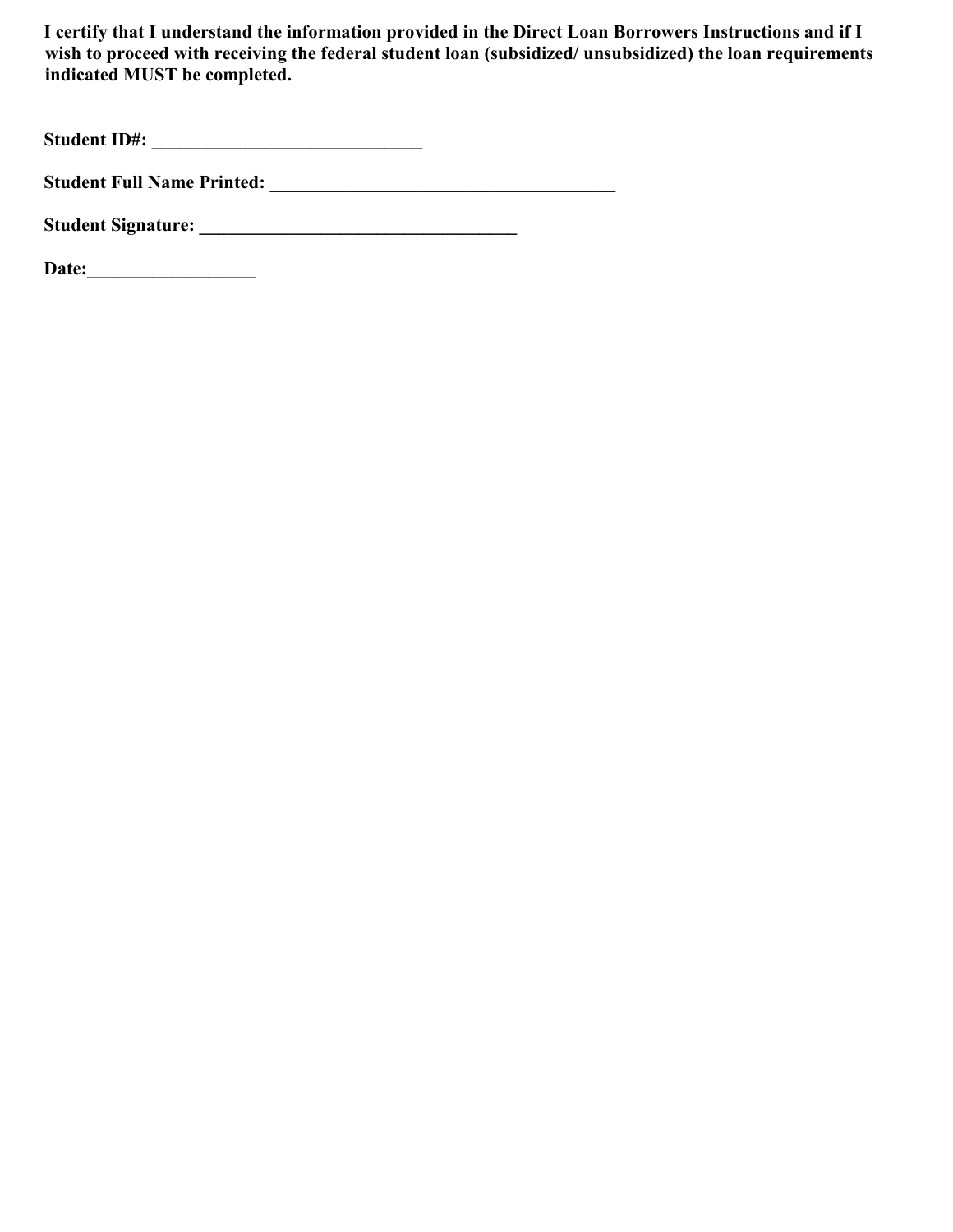

# Loan Advising Session Quiz

| Name                                                                                                                                                                                                                                                                                                    | Student ID                                                                                                                                                                                    |
|---------------------------------------------------------------------------------------------------------------------------------------------------------------------------------------------------------------------------------------------------------------------------------------------------------|-----------------------------------------------------------------------------------------------------------------------------------------------------------------------------------------------|
| The Master Promissory Note (MPN) is a binding agreement on which:<br>1.<br>)a. I can find my rights and responsibilities<br>b. I promise to repay the student loan<br>C. I agree to make passing grades while attending college<br>d. a and b only                                                      |                                                                                                                                                                                               |
| I will most likely receive my loan funds:<br>2.<br>)a. All at once, on the first day of class<br>)b. In multiple disbursements throughout the loan period<br>)c. As soon as the semester is over to ensure I passed my classes<br>d. As soon as I contact the financial aid office that I need my funds |                                                                                                                                                                                               |
| Which of the following is true?<br>3.<br>a. A subsidized loan is need-based<br>d. a and b only                                                                                                                                                                                                          | b. The government pays the interest on a subsidized loan while I am enrolled at least half time<br>c. The government pays the interest on an unsubsidized loan while I am enrolled in 6 hours |
| 4. I am entitled to reduce or cancel my loan any time before it is disbursed to me.                                                                                                                                                                                                                     |                                                                                                                                                                                               |

a. True b. False

5. I am under no obligation to repay my student loan if:

⃝ a. I do not complete my education

⃝ b. I cannot find a job after graduation

◯ c. I did not receive a billing statement from my servicer

 $\bigcirc$  d. None of the above – I am required to repay my student loan no matter what

6. I should notify my loan servicer immediately if:

⃝ a. I am having trouble making payments

⃝ b. My address or phone number changes

◯ c. I complete a course in personal finance

d. a and b only

## **PLEASE TURN OVER AND COMPLETE THE BACK**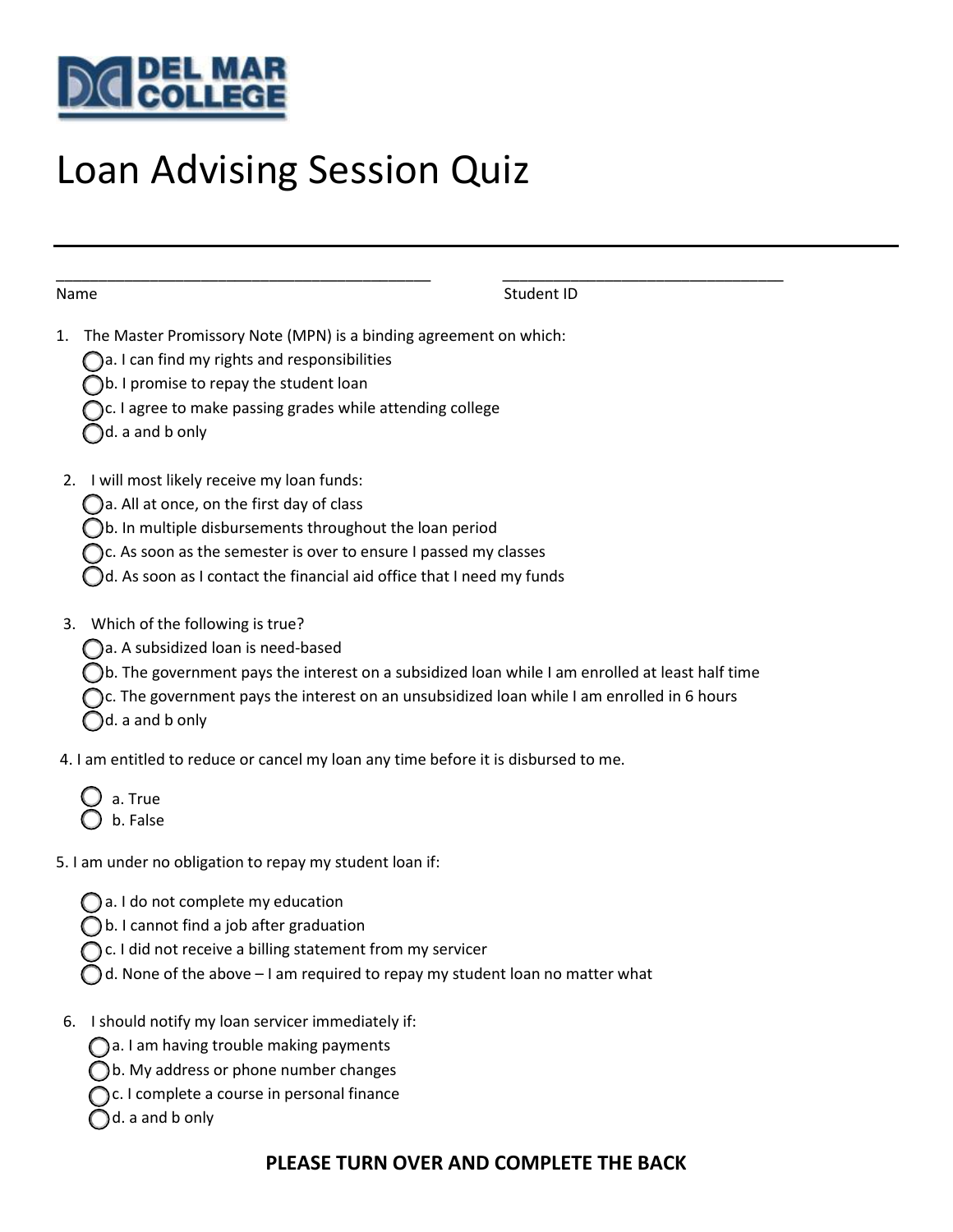7. If I default on my student loan:

 $\bigcap$  a. My credit rating will be damaged

◯b. I am no longer eligible for deferment options

C. I am no longer eligible to apply for more financial aid

 $\bigcap$ d. All of the above

8. If I experience trouble making payments, I should:

 $\bigcap$ a. Contact my servicer immediately to check on an alternative repayment plan, deferment eligibility, or a forbearance option.

⃝ b. Continue to make payments until I receive a written notice that an alternative payment plan, a deferment, or a forbearance has been granted.

 $\bigcap$ c. Write a letter to the school I was attending and request an extension

 $\bigcirc$ d. a and b only

9. All students entering repayment go on a \_\_\_\_\_\_ repayment plan in which they repay the student loan with interest back over a ten year period.

 $\bigcap$ a. Graduated  $\bigcirc$ b. Fixed C. Standard d. None of the Above

10. Describe what happens to a **college or university** if their total default rate reaches 30% or higher:

Please read each statement below and initial. I understand and agree to the following statements…

\_\_\_\_\_ If I am a first time borrower at DMC my loan will not disburse until at least 30 days after my classes start.

\_\_\_\_\_ I must complete a Master Promissory Note (valid for ten years), in addition to the Loan Entrance Counseling at studentaid.gov EACH academic year. I cannot do this step until after I have accepted my loan award online through my WebDMC login. (For any loans for 2021-2022 Academic Year, I MUST complete an Informed Borrower Tool (IBT) Confirmation online in addition to the other online requirements).

\_\_\_\_\_ I am required to check my student and personal emails at least once a week for any correspondence from the financial aid office.

\_\_\_\_\_ The information provided in this session can change regularly. Although I am not required to attend this session again, I will research Direct Loan rules and regulations each year on my own.

My loan will be cancelled automatically by the financial aid office after two weeks of being offered a loan, if I do not complete all of my steps. The cancelled loan will not be reinstated for that semester.

Submitting a loan appeal is no guarantee that I will even be approved for a student loan. Loan appeals take at least 30 days to be reviewed. \_\_\_\_\_\_\_\_\_\_\_\_\_\_\_\_\_\_\_\_\_\_\_\_\_\_\_\_\_\_\_\_\_\_\_\_\_\_\_\_\_\_\_\_\_\_\_\_\_\_\_\_ \_\_\_\_\_\_\_\_\_\_\_\_\_\_\_\_\_\_\_\_\_\_\_\_\_\_\_\_\_\_\_\_\_\_\_\_\_\_\_

Signature Date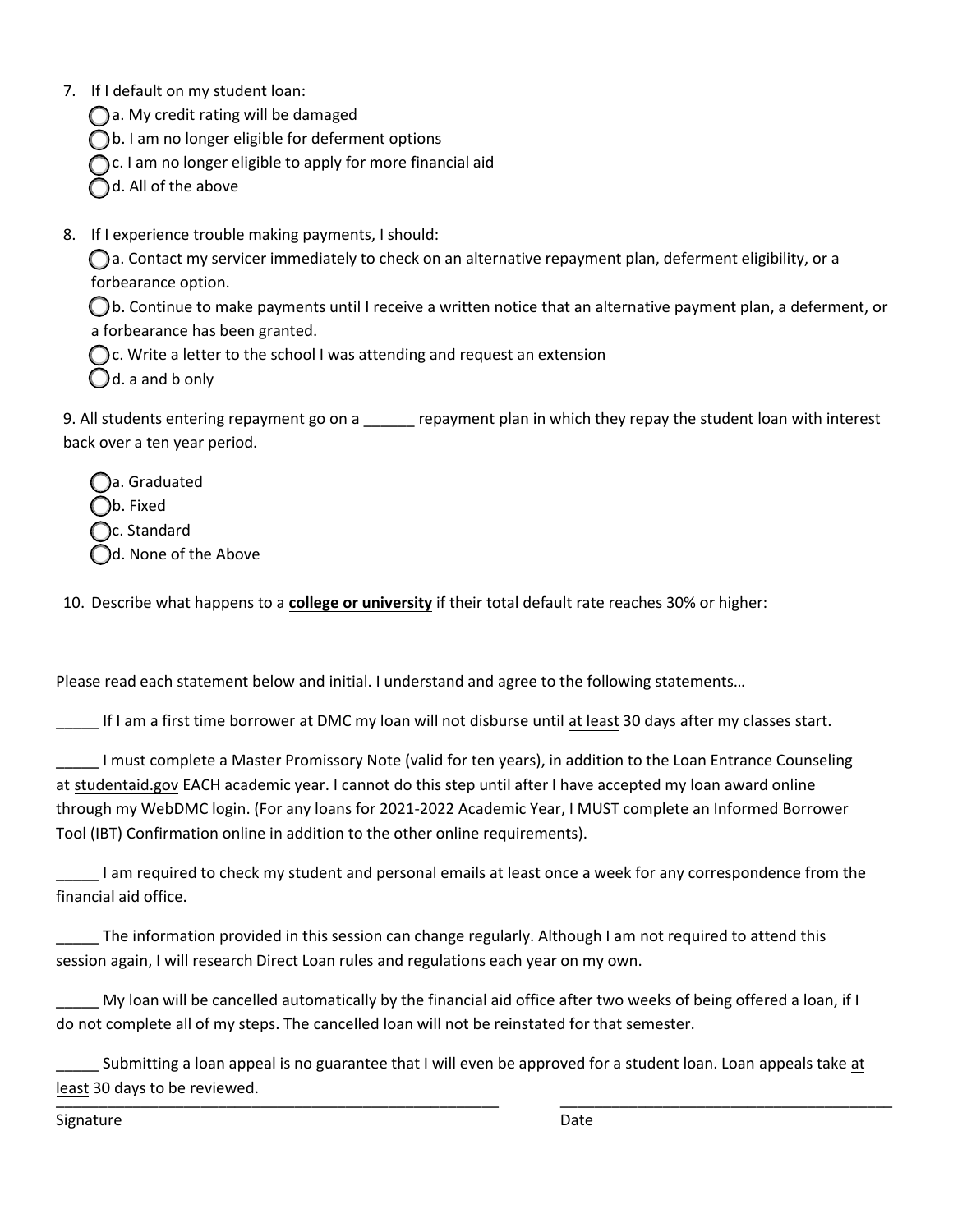### **Del Mar College Direct Loan Borrower References Information**

| Please print neatly and complete each blank.                                                                    |  |                                                                                  |                                 |  |  |  |
|-----------------------------------------------------------------------------------------------------------------|--|----------------------------------------------------------------------------------|---------------------------------|--|--|--|
|                                                                                                                 |  |                                                                                  |                                 |  |  |  |
|                                                                                                                 |  |                                                                                  |                                 |  |  |  |
|                                                                                                                 |  |                                                                                  | Zip _________________________   |  |  |  |
|                                                                                                                 |  |                                                                                  |                                 |  |  |  |
|                                                                                                                 |  |                                                                                  |                                 |  |  |  |
| Parental/Spouse Reference (if parents are deceased or unavailable, provide closest family member's information) |  |                                                                                  |                                 |  |  |  |
|                                                                                                                 |  |                                                                                  | Relationship ______________     |  |  |  |
|                                                                                                                 |  |                                                                                  |                                 |  |  |  |
|                                                                                                                 |  |                                                                                  | Zip ___________________________ |  |  |  |
|                                                                                                                 |  |                                                                                  |                                 |  |  |  |
|                                                                                                                 |  |                                                                                  |                                 |  |  |  |
| You MUST list two more people (with different addresses) who will know your whereabouts for at least 3 years.   |  |                                                                                  |                                 |  |  |  |
|                                                                                                                 |  |                                                                                  |                                 |  |  |  |
|                                                                                                                 |  |                                                                                  |                                 |  |  |  |
|                                                                                                                 |  |                                                                                  |                                 |  |  |  |
|                                                                                                                 |  |                                                                                  |                                 |  |  |  |
| Cell No. _________________________ Alternate No. _______________________________                                |  | Cell No. ________________________Alternate No. _________________________________ |                                 |  |  |  |
|                                                                                                                 |  |                                                                                  |                                 |  |  |  |

#### **Certification: I give DMC permission to contact me or my references by any means listed above.**

\_\_\_\_\_\_\_\_\_\_\_\_\_\_\_\_\_\_\_\_\_\_\_\_\_\_\_\_\_\_\_\_\_\_\_\_\_\_\_\_\_\_\_\_\_\_\_\_\_\_\_\_\_\_\_\_ \_\_\_\_\_\_\_\_\_\_\_\_\_\_\_\_\_\_\_\_\_\_\_\_\_\_\_\_